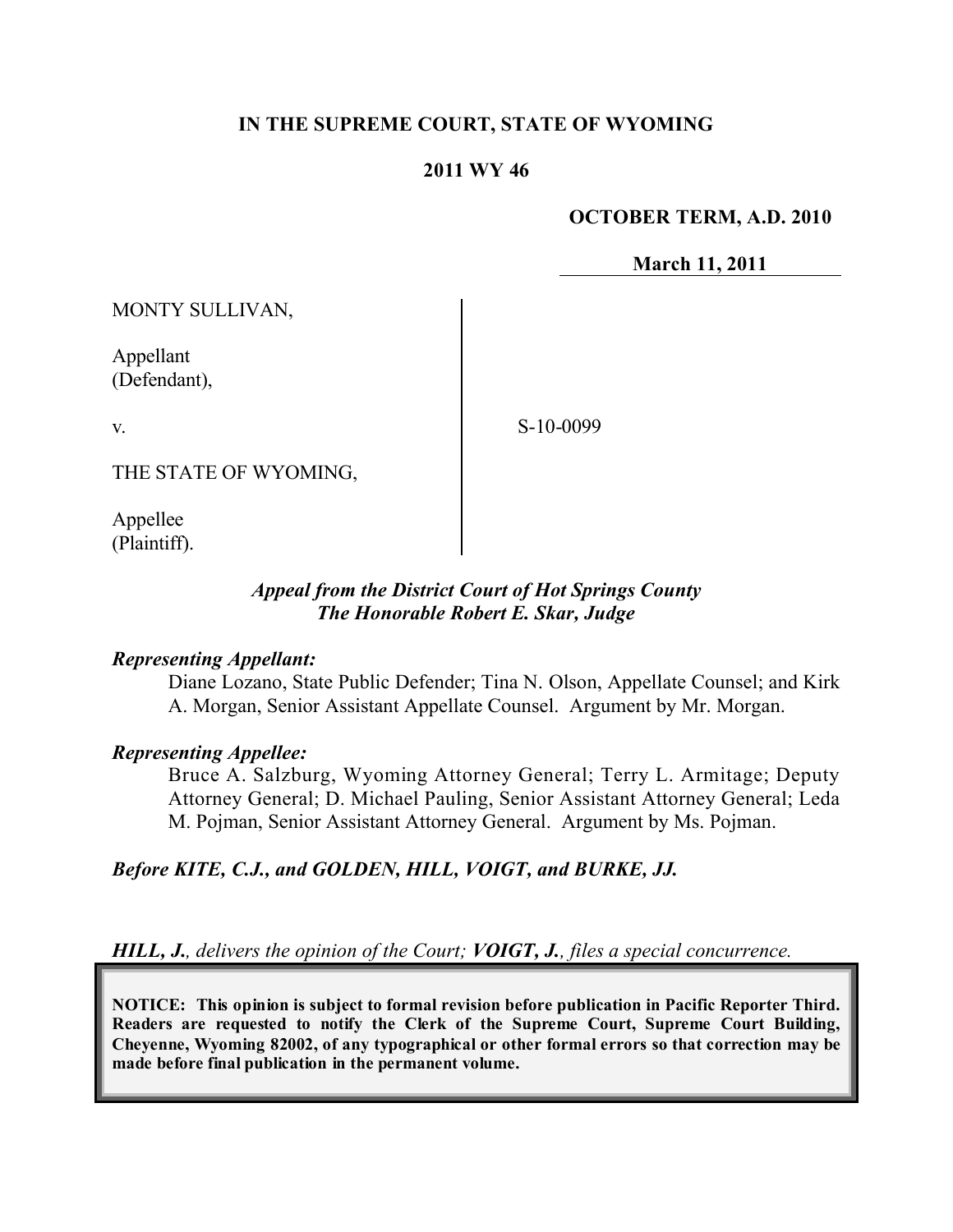**HILL,** Justice.

[¶1] After being found guilty of two counts of first degree sexual abuse of a minor, Monty Sullivan asserts that he was denied the right to a fair trial due to prosecutorial misconduct. We affirm.

## **ISSUE**

[¶2] Sullivan raises one issue before this Court:

Mr. Sullivan was denied his right to a fair trial due to prosecutorial misconduct which occurred when the prosecutor solicited inappropriate testimony from its witness and informed the jury that Mr. Sullivan did not take a polygraph test.

# **FACTS**

[¶3] In February of 2009, the Wyoming Department of Family Services (DFS) took K.T., a minor child who was then nine years old, to the Child Advocacy Project (CAP) in Casper, Wyoming, to be interviewed.<sup>1</sup> During the interview, K.T. revealed that on two separate occasions in her grandmother's bedroom, Sullivan attempted to have sex with her but because it was too painful, K.T. stated that Sullivan anally raped her when she was seven and eight years old. K.T. also revealed that Sullivan made her taste his semen, and that there were occasions when Sullivan made her sit on his lap while he watched pornography on the computer. During one specific instance, K.T. recalled that Sullivan was rubbing K.T.'s private area through her clothes.

[¶4] The Thermopolis Police Department interviewed Sullivan after learning of the CAP interview with K.T. They informed Sullivan of K.T.'s allegations, which he initially denied. Eventually, Sullivan admitted to law enforcement that he had done to K.T. what she alleged him to have done.

[¶5] On February 13, 2009, Sullivan was charged with three counts of sexual abuse of a minor in the first degree in violation of Wyo. Stat. Ann. § 6-2-314(a)(i) (Counts I-III), and one count of sexual abuse of a minor in the second degree, in violation of Wyo. Stat. Ann. § 6-2-315(a)(iv) (Count IV). Counts I and IV were ultimately dismissed, and Sullivan pleaded not guilty at arraignment to Counts II, III, and IV.<sup>2</sup>

 $\overline{a}$  $1$  K.T. was removed from her home in a separate case.

<sup>&</sup>lt;sup>2</sup> Count I was dismissed prior to arraignment, and just before trial, the State dismissed Count IV.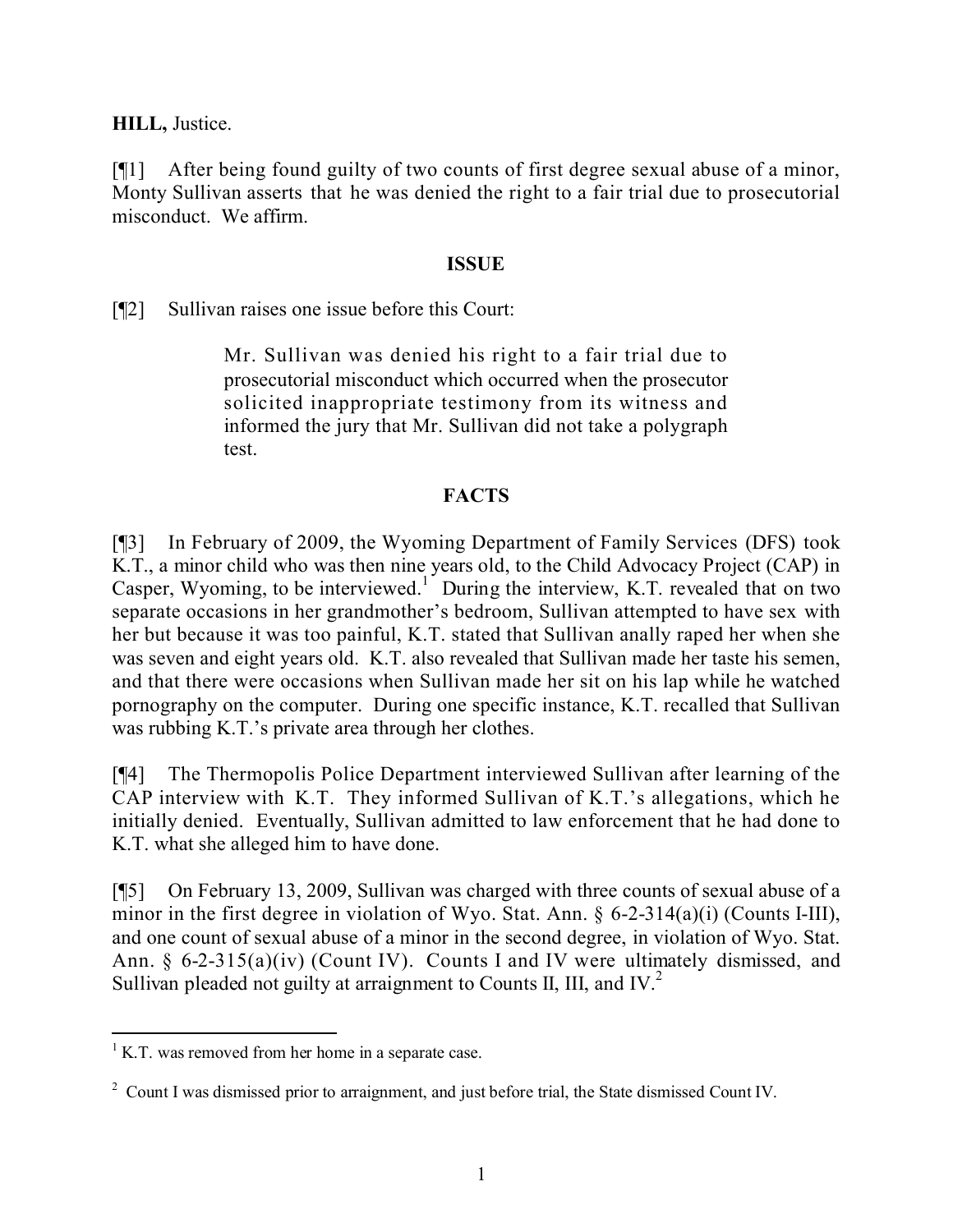[¶6] Prior to trial, Sullivan filed a motion in limine to preclude fifteen specific sorts of anticipated prosecutorial misconduct, including vouching for the credibility of a witness and commenting on Sullivan's guilt or his failure to take a lie detector test. The court, after a hearing, granted the motion as to any polygraph evidence. Otherwise, the court denied the motion, stating that if "one of those errors does come up, then we'll deal with it at the time."

[¶7] The case went to trial on October 28, 2009. At trial, Chief of Police Mark Nelson testified that after doing a number of "these" cases, the video of K.T.'s interview was "very believable." Chief Nelson also testified that he asked Sullivan about a lie detector test, which elicited a colloquy that included the prosecutor stating to the judge in front of the jury that "one was not taken."

[ $[$ [8] After two days of trial, the jury returned a guilty verdict on both charges.<sup>3</sup> Sentencing occurred February 18, 2010, wherein the court sentenced Sullivan to the Wyoming State Penitentiary for not less than 20 nor more than 35 years per count, with each to run consecutive. This appeal followed.

# **STANDARD OF REVIEW**

[¶9] Where there has been an objection at trial, we review claims of prosecutorial misconduct under a harmless error standard. *Harris v. State,* 2008 WY 23, ¶ 12, 177 P.3d 1166, 1170 (Wyo. 2008). We typically review allegations of prosecutorial misconduct by reference to the entire record to determine whether or not a defendant's case has been so prejudiced as to deny him a fair trial. *Schafer v. State*, 2008 WY 149, ¶ 21, 197 P.3d 1247, 1251 (Wyo. 2008) (citing *Szymanski v. State*, 2007 WY 139, ¶ 27, 166 P.3d 879, 886 (Wyo. 2007)).

[¶10] In addressing a claim of prosecutorial misconduct, this Court focuses on the prejudice suffered by the defendant. *Smith v. State,* 2009 WY 2, ¶ 26, 199 P.3d 1052, 1059 (Wyo. 2009). This Court has identified that reversal is not warranted unless a reasonable probability exists, absent the error, that an appellant may have enjoyed a more favorable verdict. *Trujillo v. State*, 750 P.2d 1334, 1337 (Wyo. 1988) (citing *Jones v. State*, 735 P.2d 699, 703 (Wyo. 1988)).

# **DISCUSSION**

[¶11] Sullivan argues that his right to a fair trial was violated by several instances of prosecutorial misconduct. First, Sullivan contends that Chief Nelson twice improperly commented on Sullivan's guilt, and during his testimony vouched for the victim. We have held:

 <sup>3</sup> The morning of trial, the State dismissed the second degree sexual assault charge, Count IV.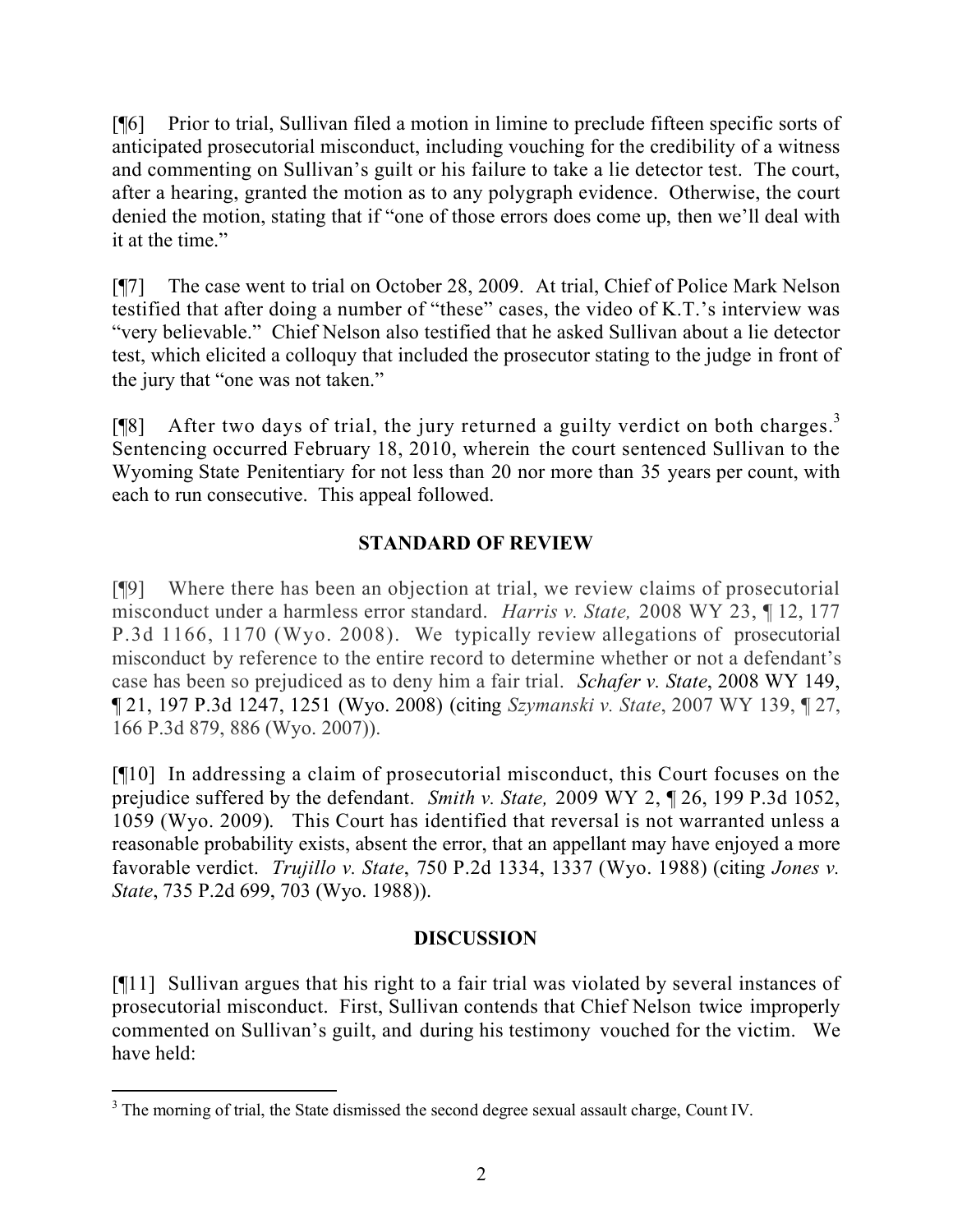[I]t is impermissible for either a lay witness or an expert to vouch for the credibility of another witness, or to comment on the guilt of the accused. The question becomes whether the error requires reversal or whether the error was harmless under W.R.A.P. 9.04.

We must ascertain whether the error affects any substantial rights of the accused, providing grounds for reversal, or whether it is harmless. The harmless error standard is set out in W.R.A.P. 9.04: "Any error, defect, irregularity or variance which does not affect substantial rights shall be disregarded by the reviewing court." *See also* W.R.Cr.P. 52(a). An error is harmful if there is a reasonable possibility that the verdict might have been more favorable to the defendant had the error never occurred. To demonstrate harmful error, the defendant must show prejudice under "circumstances which manifest inherent unfairness and injustice, or conduct which offends the public sense of fair play." … Under our harmless error analysis, we must judge whether the jury's verdict might have been different but for the witnesses' testimony.

*Wilks v. State*, 2002 WY 100, ¶ 21, 49 P.3d 975, 984 (Wyo. 2002). "Among the factors to be considered are the nature and gravity of the error, the prosecutor's duty to do justice and refrain from improper methods, the likely impact on the average juror, the quality of the prosecution's case, and the closeness of the case."

*Drury v. State,* 2008 WY 130, ¶ 10, 194 P.3d 1017, 1020-21 (Wyo. 2008) (footnote and citations omitted).

[¶12] Chief Nelson testified as follows:

Q. [PROSECUTOR]: Okay. And what did you first talk to [Sullivan] about then after the Miranda form?

A. [CHIEF NELSON]: We told him sort of the process, what's happened when the children are placed in State custody. At that time they have a doctor's exam, a physical exam shortly after they are placed into State custody, and then with Family Services we decide that some follow-up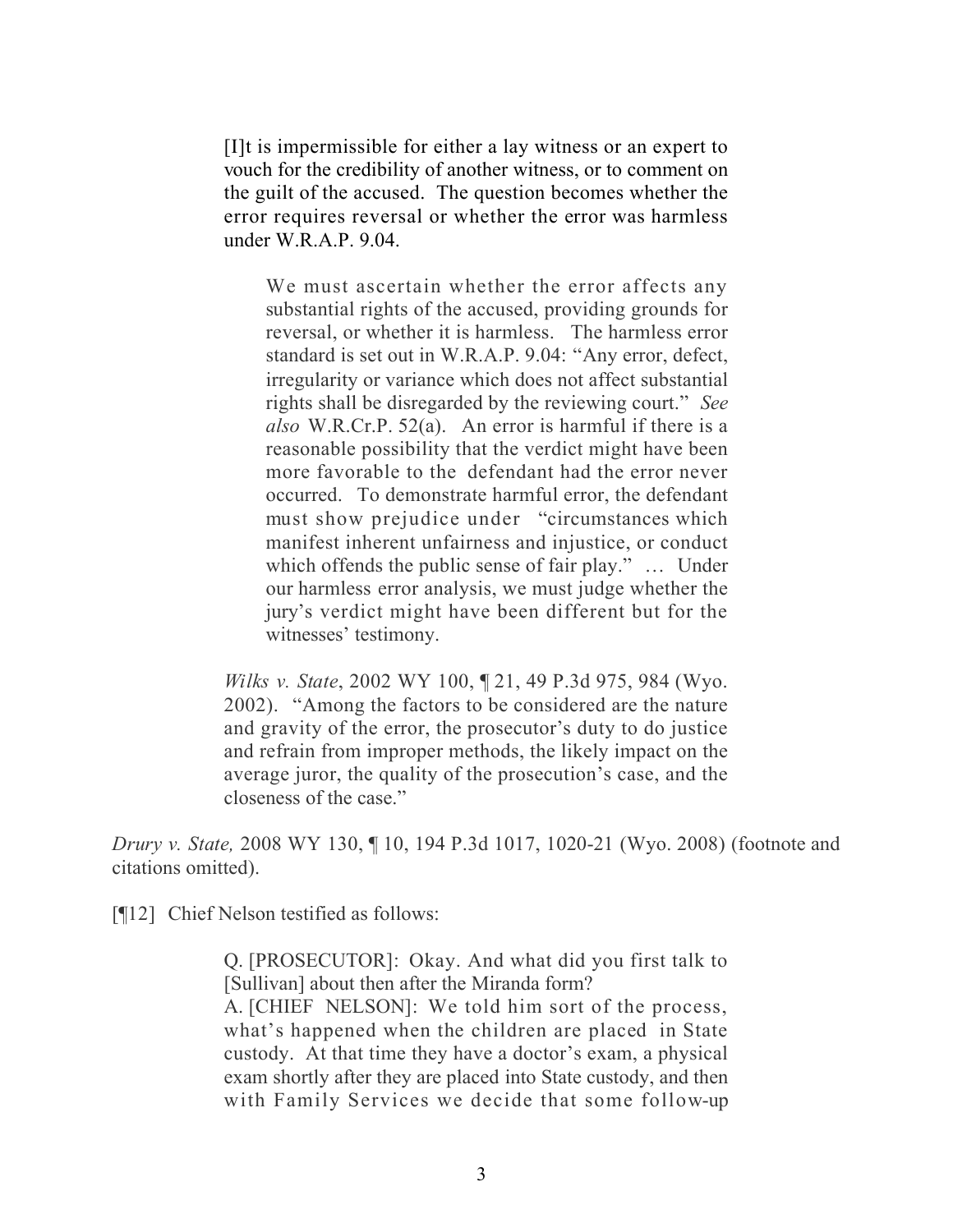interviews needed to be done and that's where the CAP Center was involved. And then that interview was done and we gathered information from that recording of the interview at the CAP Center from [K.T.], the little girl.

Q. [PROSECUTOR]: Okay. And what's the next thing that you talked with [Sullivan] about?

A. [CHIEF NELSON]: That as Officer Brown and I viewed the recording of that interview that there was information we gathered from that of crimes committed against [K.T.], the little girl. And in that information that there w[ere] crimes that she mentioned that [Sullivan] committed to her.

Q. [PROSECUTOR]: Okay. What did you tell [Sullivan] that you had seen on that CD [of K.T.'s interview]?

[DEFENSE COUNSEL]: Your Honor, I'm going to object as to hearsay, anything regarding that video.

COURT: [Prosecutor]?

[PROSECUTOR]: Your Honor, in this case we're going to show that [Sullivan] admitted, "I did that." We have to have the Officer tell him what it was he's being told that he did in order to know what he confessed to.

COURT: The Court will allow it. Go ahead.

Q. [PROSECUTOR]: Would you please go on to what you told [Sullivan] about what you saw on the CD?

A. [CHIEF NELSON]: **I told him that from the information we gathered from that that there was, I think, I mentioned three separate crimes to [Sullivan] that he committed to [K.T.]. In that I said at one occasion they were at [Sullivan's] mother's home … and while there that he removed her clothing, attempted to have intercourse with [K.T.] vaginally and as he was doing that [she] said that it hurt. He stopped, turned her over, and then had intercourse with her anally. And then said on another occasion that he had anal intercourse with [K.T.] there at his mother's residence also.**

[¶13] Regarding the bold portion of the Chief's testimony, Sullivan alleges that Chief Nelson was improperly commenting on Sullivan's guilt and vouching for the credibility of the victim. We do not agree with Sullivan. In our review of the testimony, we agree with the State that because Sullivan had only generally admitted to doing to K.T. what they accused him of, the testimony as to K.T.'s allegations was relevant and critical to the jury's understanding of what Sullivan admitted to doing.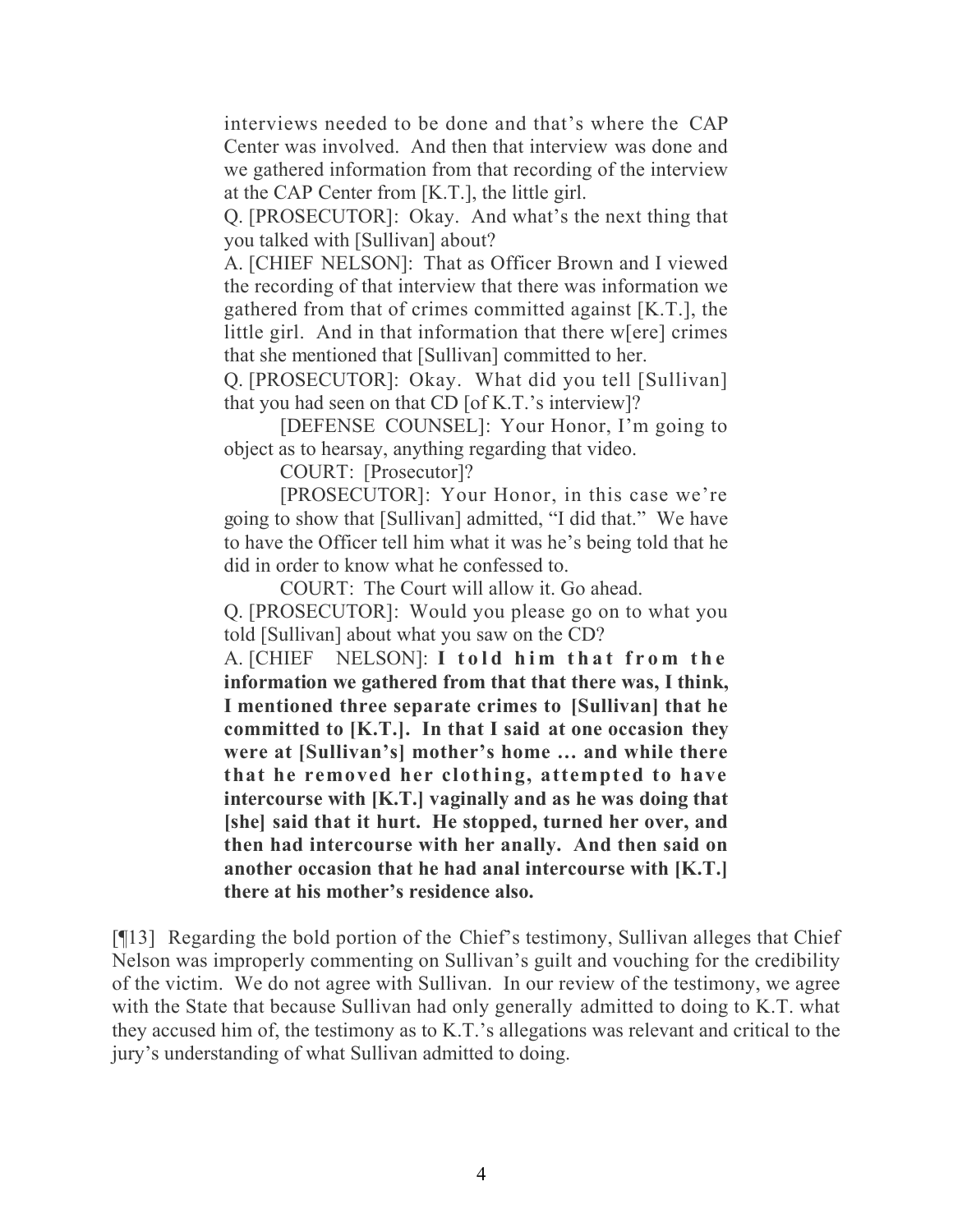[¶14] Sullivan also takes issue with the following testimony, contending again that Chief Nelson improperly commented on Sullivan's guilt and vouched for K.T.'s credibility:

> Q. [PROSECUTOR]: What if anything did you tell [Sullivan] about your observations of the video of [K.T.'s interview]?

> A. [CHIEF NELSON]: **That from my time as a law enforcement officer, and I've done a number of these cases, that the information that was on that interview was very believable to me.**

> [DEFENSE COUNSEL]: Your Honor, I'm going to object and move to strike, that's going to the province of the jury.

COURT: [Prosecutor?]

[PROSECUTOR]: Your Honor, in this case I am not having this Officer give his opinion for the jury, I'm trying to show what was stated to [Sullivan] so that there's no misapprehension of all the information given to him before he made his statement.

COURT: Overruled, I will admonish the jury that the opinion of the Officer as to the believability is of no consequence to this case, but simply what was stated to [Sullivan].

[¶15] Regarding opinion testimony, we have stated in looking at similar testimony, that it is "the jury's role, not the witness's, to make this determination." *Bennett v. State,* 794 P.2d 879, 882 (Wyo. 1990). In deciding whether Sullivan was prejudiced by the district court's admission of the above-quoted testimony, we consider the improper testimony in light of the trial as a whole. *Drury, ¶* 14; 194 P.3d 1021-22; *Pendleton v. State*, 2008 WY 36, 11, 180 P.3d 212, 216 (Wyo. 2008). Here, the jury was issued a curative, limiting instruction, but was also later instructed that testimony from law enforcement personnel was not entitled to any special consideration. Furthermore, the court also reminded the jury that it was the sole judge of the credibility of the witnesses, as did the State during closing arguments. This Court presumes the jury followed the court's instructions. *Brown v. State,* 953 P.2d 1170, 1177 (Wyo. 1998).

[¶16] Along with the foregoing considerations, we also consider the strength of the evidence against Sullivan in order to determine whether there is a possibility that the jury could have found differently in the absence of the improper testimony. *Drury,* ¶ 15*.* 194 P.3d 1022. The confession of Sullivan to law enforcement was quite damning, as was the testimony of KT.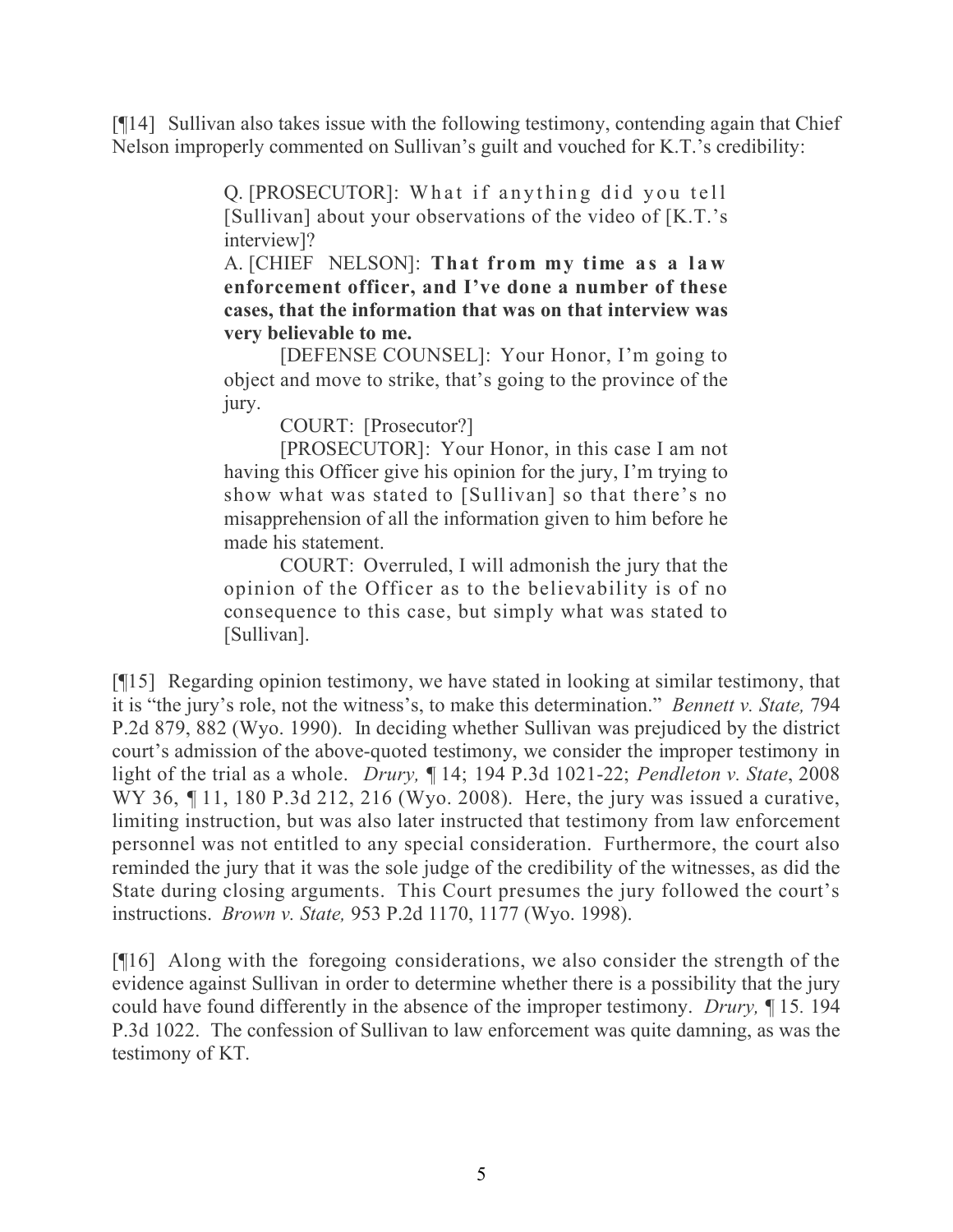[¶17] In light of the evidence against Sullivan, including his own confession and KT's testimony, we cannot say that the jury could have found differently in the absence of the improper testimony. We give due weight to the fact that the prosecutor did nothing to increase the prejudicial effect of the vouching testimony. For its part, the district court made an effort to instruct the jury to disregard Chief Nelson's testimony on credibility and to make its own determination as to the credibility of each witness. For those reasons, it is our conclusion that Sullivan was not prejudiced by the testimony, and the error was harmless.

[¶18] Sullivan's final allegation of prosecutorial misconduct is that the prosecutor made a remark informing the jury that he did not take a lie detector test. During Chief Nelson's testimony, the following exchange occurred:

> Q. [PROSECUTOR]: What else, if anything, did you talk with [Sullivan] about?

> A. [CHIEF NELSON]: I asked him what he knew about a lie detector test.

> [DEFENSE COUNSEL]: Your Honor, I'm going to object to anything regarding lie detectors, it's not scientifically proven, not foundation.

COURT: Counsel?

[PROSECUTOR]: Your Honor, one was not taken but I would be glad to withdraw the question if you want to admonish the jury we'll move to a different area.

COURT: Move to a different area. The jury is admonished to disregard the last question and answer.

[¶19] "A fundamental premise of our criminal trial system is that 'the **jury** is the lie detector.' " *United States v. Scheffer,* 523 U.S. 303, 313, 118 S.Ct. 1261, 1266, 140 L.Ed. 2d 413 (1998) (emphasis in original). Wyoming adheres to the rule that it is error for the State to introduce evidence that a defendant has refused to take a polygraph or "lie detector" test. *Schmunk v. State,* 714 P.2d 724, 732-33 (Wyo. 1986). The rationale for that rule has been stated as follows.

> " 'The impact upon the minds of the jurors of a refusal to submit to something which they might well assume would effectively determine guilt or innocence, under these conditions, might well be more devastating than a disclosure of the results of such test  $***$ ."

*Id.* (quoting *Mills v. People*, 139 Colo. 397, 339 P.2d 998, 999 (Colo. 1959)). Beyond that, we have characterized the introduction of such evidence as "overzealous prosecution":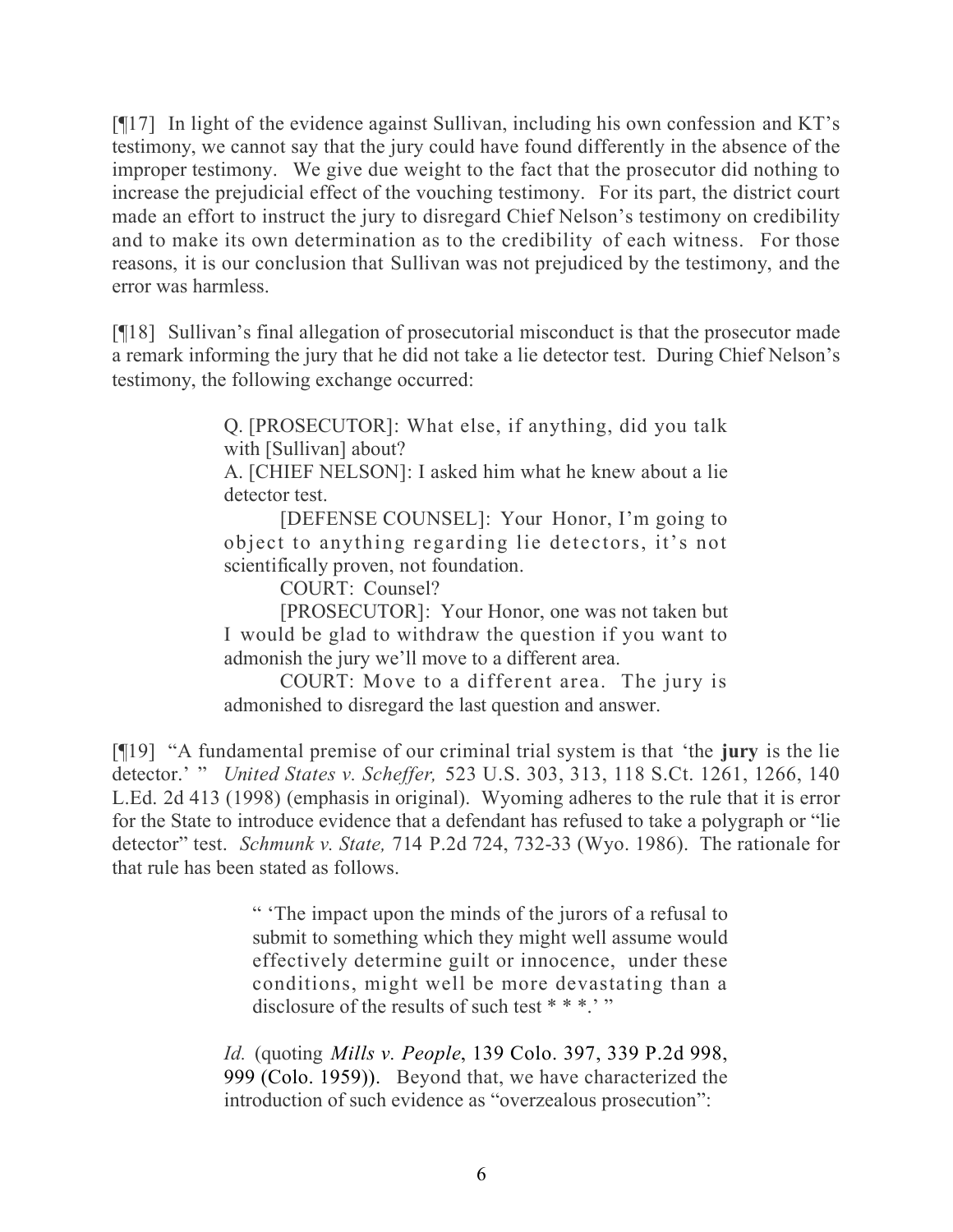"All too frequently this court is compelled to reverse judgments of guilt in important criminal cases because of overzealous prosecution. It is the duty of prosecuting officers to guard against the introduction of incompetent evidence. Overprosecution of an accused should not be permitted by the trial court. In the instant case the district attorney insisted at great length upon introduction into evidence of testimony [refusal to take a lie detector test] which is uniformly held to be incompetent, in an unbroken line of authorities throughout the nation."

*Id.* (quoting *Mills*, 339 P.2d at 999-1000). The constitutional underpinning for this rule is that it is fundamentally unfair to assure a suspect that he has a right to remain silent, and then to use his exercise of that right against him. *State v. Gutierrez*, 142 NM 1, 162 P.3d 156, 162 (2007).

*Proffit v. State,* 2008 WY 114, ¶ 8, 193 P.3d 228, 232-33 (Wyo. 2008)**,** *cert. denied,* \_\_\_ U.S. \_\_\_, 129 S. Ct. 1048, 173 L. Ed. 2d 476 (2009).

[¶20] In *Proffit,* we encountered a "polygraph" issue and found plain error in part because the prosecutor repeatedly elicited testimony about the defendant refusing to take a polygraph test because the defendant was concerned that the "polygraph exam may confuse some of his homosexual behavior as he was molested as a child[.]" *Id.*, ¶ 6, 193 P.3d at 232. We held that the reference to the defendant's refusal to take the lie detector test violated the defendant's constitutional right to remain silent. *Id.*, ¶ 8, 193 P.3d at 233**.** The testimony about the refused polygraph and defendant's exercise of his right to silence and his right to counsel was simply too fundamental to the central issue to be considered harmless.

[¶21] Preceding *Proffit*, in *Schmunk* we cited to authority from other jurisdictions indicating that it is reversible error to reveal to a jury a defendant's refusal to take a lie detector test, and to then suggest such refusal showed consciousness of guilt. *Id.*, 714 P.2d 733 n.2. While Sullivan concedes that the alleged error is not as "rampant" as this Court has seen, he still urges that its significance cannot be understated because it relates to the credibility of the victim and the lack of credibility of Sullivan. While we agree with Sullivan that the error was noteworthy, we have never held that **any** reference to a polygraph requires automatic reversal. We will not do so in this case either.

[¶22] The record here shows little, if any, harm occurred as a result of the challenged comments. In the context of the trial testimony as a whole, the statement that a polygraph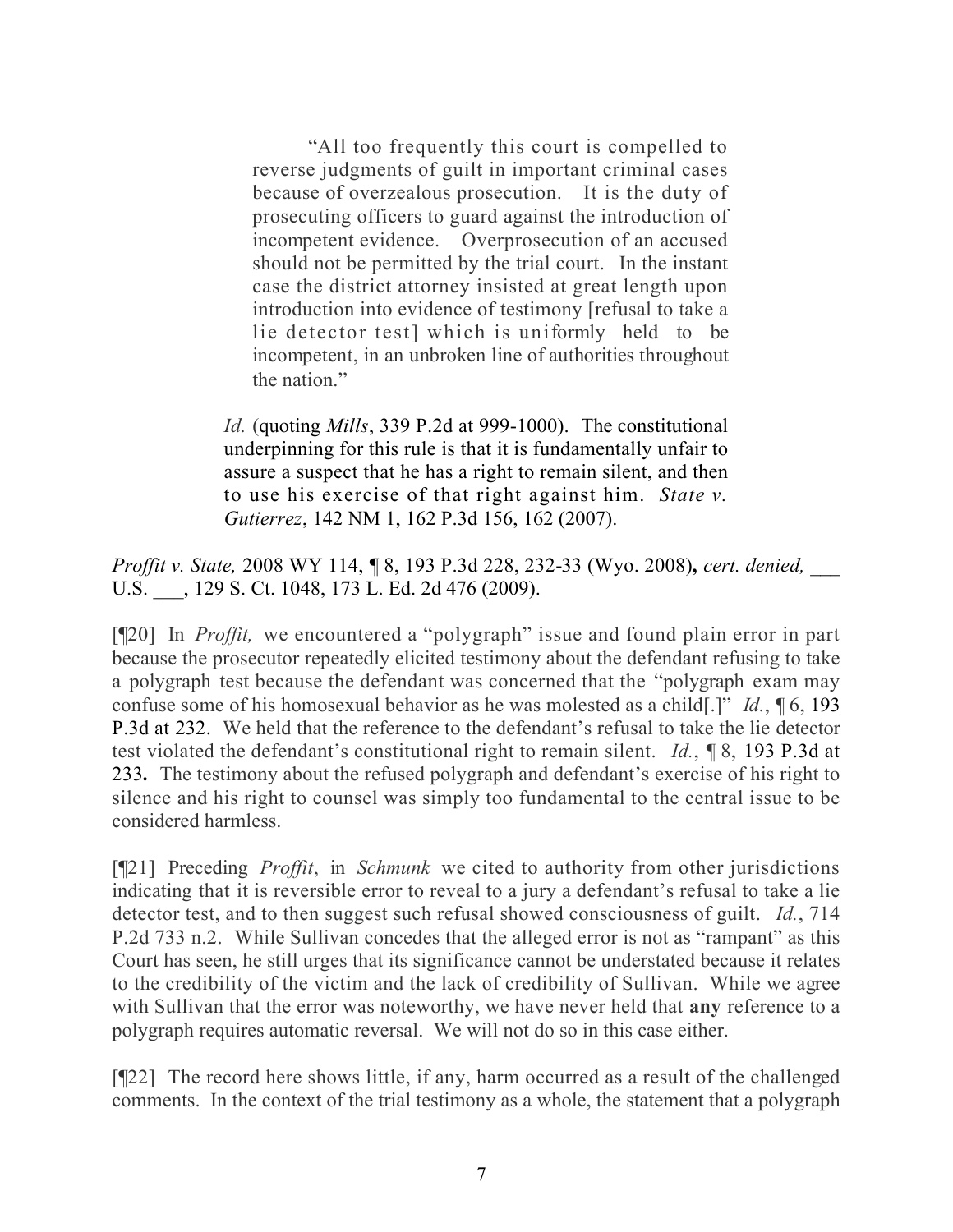was not given – not that Sullivan refused one – was brief and spontaneous. The remark was not solicited. Most importantly, there was no prejudicial inference from the witness's remarks, because there was no explicit statement that there was a "refusal" to take the polygraph. The polygraph was never referenced again, and the district court admonished the jury to disregard the question and the answer. Given the bulk of evidence in this case, we cannot speculate that the jury disregarded the court's admonitions and placed any importance on the comments by the prosecutor and Chief Nelson. We affirm the district court's ruling on this issue.

### **CONCLUSION**

[¶23] We affirm Sullivan's conviction, concluding that he received a fair trial, and that, in light of the evidence proven at trial, any error was harmless.